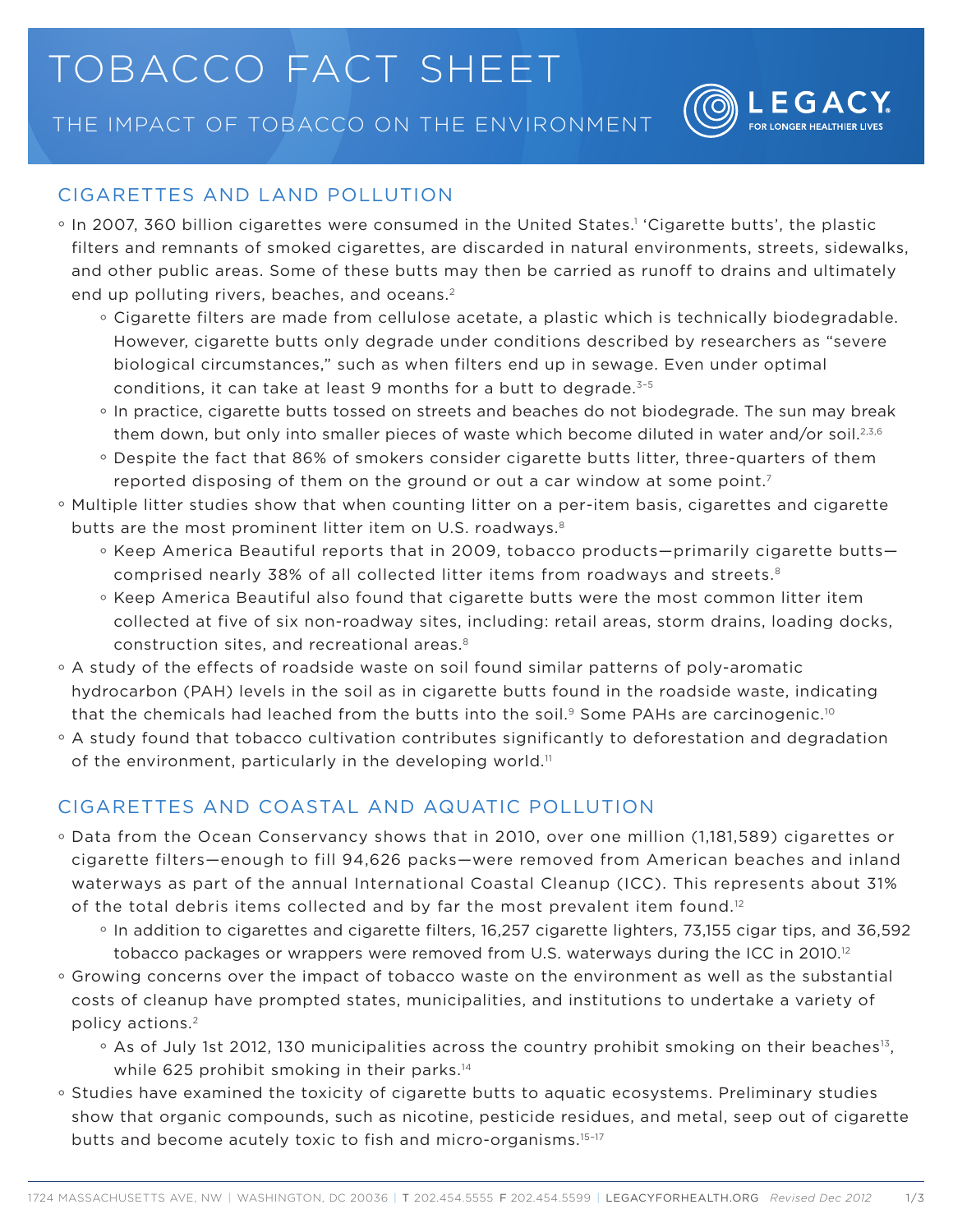- ° In one laboratory study, the chemicals that leached from a single cigarette butt soaked in a liter of water for 24 hours released enough toxins to kill 50% of the saltwater and freshwater fish exposed for 96 hours.<sup>17</sup>
- ° Another laboratory study found that cigarette butts can be a point source for heavy metal contamination in water, which may harm local organisms.<sup>18</sup>

## Tobacco Smoke and Air Pollution

- ° Environmental tobacco smoke (ETS), also known as secondhand smoke is a mixture of smoke given off by the burning end of cigarettes, pipes, cigars, and the smoke exhaled by smokers.<sup>19</sup>
- ° In 1986, the U.S. Surgeon General concluded that ETS is a major health risk to nonsmokers. In 1992, ETS was classified as a Group A carcinogen, a substance known to cause cancer.<sup>20</sup> In 2006, the Surgeon General concluded that there is no safe level of exposure to ETS.<sup>21</sup>
- ° In 2010, 818,580 pounds of toxic chemicals were released into the air by tobacco product manufacturing facilities in the U.S.<sup>22</sup> Some of the chemicals released are monitored by the Environmental Protection Agency's (EPA) Toxic Release Inventory (TRI) database because they are considered hazardous to a person's health and to the environment.<sup>23</sup>
	- ° The top five chemicals released were ammonia, nicotine, hydrochloric acid, nitrate compounds, and chlorine.<sup>22</sup>

<sup>1</sup> U.S. Department of Agriculture. *Tobacco Outlook Report*. Washington D.C. 2007. Available at: http://usda.mannlib.cornell.edu/usda/ ers/TBS//2000s/2007/TBS-10-24-2007.pdf.

<sup>2</sup>Novotny TE, Lum K, Smith E, Wang V, Barnes R. Cigarettes butts and the case for an environmental policy on hazardous cigarette waste. *Int J Environ Res Public Health*. 2009;6(5):1691–1705. Available at: http://www.ncbi.nlm.nih.gov/entrez/query.fcgi?cmd=Retrieve &db=PubMed&dopt=Citation&list\_uids=19543415. Accessed September 2, 2011.

<sup>3</sup>Luke JA. Degradability of Filter Materials and Plastics Packaging. In: *Impact of Environmental Regulations on Packing and Product*. Southampton; 1991. Available at: http://legacy.library.ucsf.edu/tid/rvj95a99/pdf.

<sup>4</sup>Ach A. Biodegradable Plastics Based on Cellulose Acetate. *J Macromol Sci Pure*. 1993;30(9):733–40.

<sup>5</sup>Ishigaki T, Sugano W, Nakanishi A, Tateda M, Ike M, Fujita M. The degradability of biodegradable plastics in aerobic and anaerobic waste landfill model reactors. *Chemosphere*. 2004;54(3):225–33. Available at: http://www.ncbi.nlm.nih.gov/entrez/query.fcgi?cmd=Re trieve&db=PubMed&dopt=Citation&list\_uids=14575734. Accessed August 15, 2011.

<sup>6</sup>Hon N-S. Photodegradation of cellulose acetate fibers. *Journal of Polymer Science: Polymer Chemistry Edition*. 1977;15(3):725–744. Available at: http://doi.wiley.com/10.1002/pol.1977.170150319. Accessed December 7, 2011.

<sup>7</sup>Rath JM, Rubenstein RA, Curry LE, Shank SE, Cartwright JC. Cigarette Litter: Smokers' Attitudes and Behaviors. *International Journal of Environmental Research and Public Health*. 2012;9(6):2189–203. Available at: http://www.mdpi.com/1660-4601/9/6/2189/. Accessed June 14, 2012.

<sup>8</sup>Keep America Beautiful. *National Visible Litter Survey and Litter Cost Study*. Stamford, Connecticut; 2009. Available at: http://www. kab.org/site/DocServer/Final\_KAB\_Report\_9-18-09.pdf?docID=4561.

<sup>9</sup>Moriwaki H, Kitajima S, Katahira K. Waste on the roadside, "poi-sute" waste: its distribution and elution potential of pollutants into environment. *Waste Manag*. 2009;29(3):1192–1197. Available at: http://www.ncbi.nlm.nih.gov/pubmed/18851907. Accessed March 30, 2012. 10National Cancer Institute. *Monograph 13: Risks Associated with Smoking Cigarettes with Low Machine-Measured Yields of Tar and Nicotine*. Bethesda, MD: U.S. Department of Health and Human Services, National Institutes of Health, National Cancer Institute; 2001. 11Geist HJ. Global assessment of deforestation related to tobacco farming. *Tob Control*. 1999;8(1):18–28. Available at: PM:10465812. 12Ocean Conservancy. *Tracking Trash: 25 Years of Action for the Ocean*. Washington, D.C. 2011. Available at: http://act.oceanconservancy.org/pdf/Marine\_Debris\_2011\_Report\_OC.pdf.

<sup>13</sup>Mar D, Linda L, Bay M, et al. Municipalities with Smokefree Beach Laws. 2012;(510):72–73. Available at: http://no-smoke.org/pdf/ SmokefreeBeaches.pdf.

<sup>14</sup>Minette B, Rock L, Hills B, Verne L, Park O. Municipalities with Smokefree Park Laws. 2012;(510). Available at: http://no-smoke.org/ pdf/SmokefreeParks.pdf.

<sup>15</sup>Micevska T, Warne MSJ, Pablo F, Patra R. Variation in, and causes of, toxicity of cigarette butts to a cladoceran and microtox. *Arch Environ Contam Toxicol*. 2006;50(2):205–212. Available at: http://www.ncbi.nlm.nih.gov/pubmed/16328625. Accessed September 20, 2011. <sup>16</sup>Register K. Cigarette Butts as Litter-Toxic as Well as Ugly. *Underwater Naturalist, Bulletin of the American Littoral Society*. 2000;5(2). Available at: http://www.longwood.edu/cleanva/ciglitterarticle.htm.

<sup>&</sup>lt;sup>17</sup>Slaughter E, Gersberg R, Watanabe K, Rudolph J, Novotny TE. Toxicity of Cigarette Butts, and their Chemical Components, to Marine and Freshwater Fish. *Tobacco Control*. 2011;20(Supplement 1):i23–i27. Available at: http://apha.confex.com/apha/137am/webprogram/Paper205671.html.